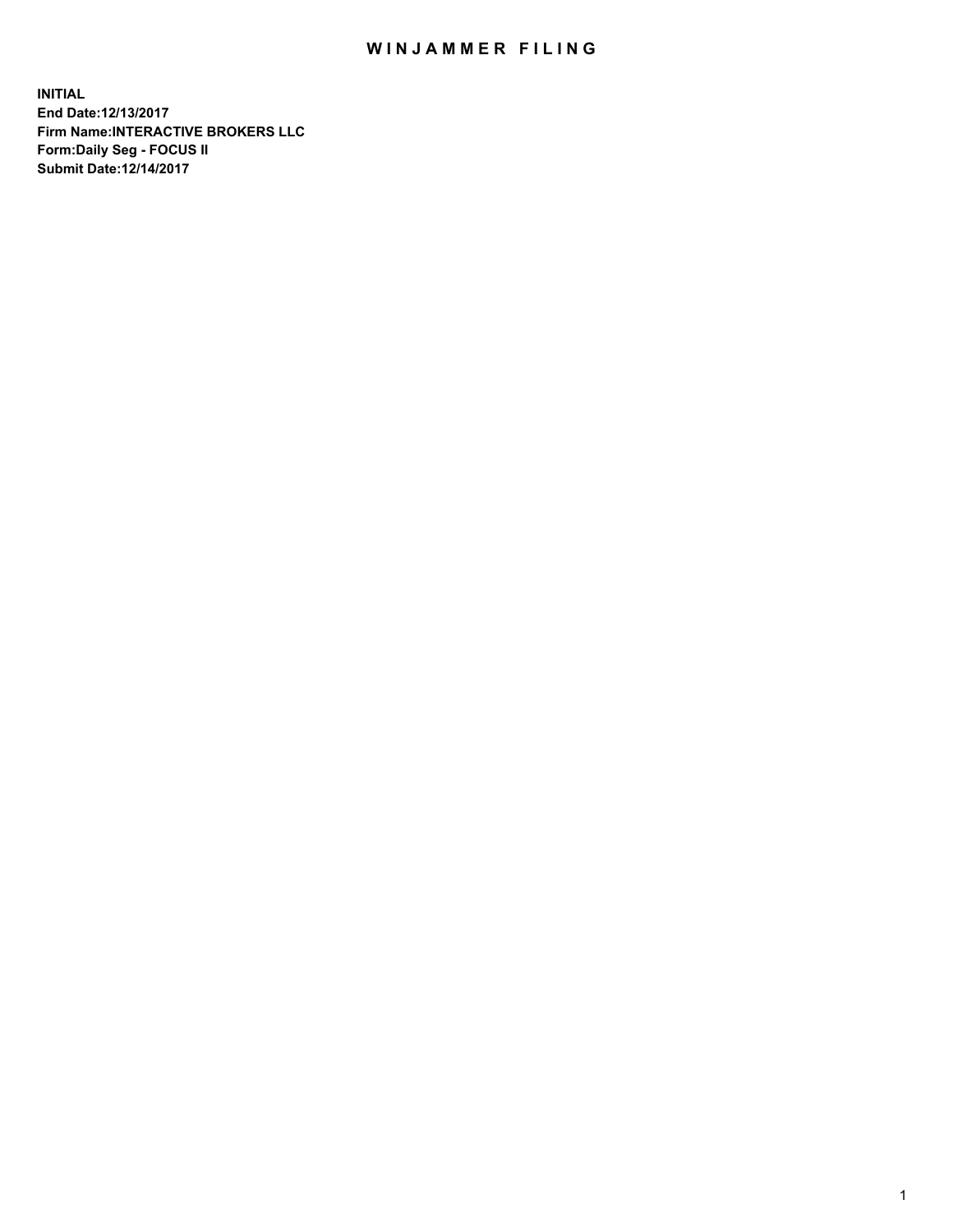## **INITIAL End Date:12/13/2017 Firm Name:INTERACTIVE BROKERS LLC Form:Daily Seg - FOCUS II Submit Date:12/14/2017 Daily Segregation - Cover Page**

| Name of Company<br><b>Contact Name</b><br><b>Contact Phone Number</b><br><b>Contact Email Address</b>                                                                                                                                                                                                                          | <b>INTERACTIVE BROKERS LLC</b><br><b>James Menicucci</b><br>203-618-8085<br>jmenicucci@interactivebrokers.c<br>om |
|--------------------------------------------------------------------------------------------------------------------------------------------------------------------------------------------------------------------------------------------------------------------------------------------------------------------------------|-------------------------------------------------------------------------------------------------------------------|
| FCM's Customer Segregated Funds Residual Interest Target (choose one):<br>a. Minimum dollar amount: ; or<br>b. Minimum percentage of customer segregated funds required:% ; or<br>c. Dollar amount range between: and; or<br>d. Percentage range of customer segregated funds required between:% and%.                         | $\overline{\mathbf{0}}$<br>0<br><u>155,000,000 245,000,000</u><br><u>00</u>                                       |
| FCM's Customer Secured Amount Funds Residual Interest Target (choose one):<br>a. Minimum dollar amount: ; or<br>b. Minimum percentage of customer secured funds required:%; or<br>c. Dollar amount range between: and; or<br>d. Percentage range of customer secured funds required between:% and%.                            | $\overline{\mathbf{0}}$<br>$\overline{\mathbf{0}}$<br>80,000,000 120,000,000<br>00                                |
| FCM's Cleared Swaps Customer Collateral Residual Interest Target (choose one):<br>a. Minimum dollar amount: ; or<br>b. Minimum percentage of cleared swaps customer collateral required:% ; or<br>c. Dollar amount range between: and; or<br>d. Percentage range of cleared swaps customer collateral required between:% and%. | $\underline{\mathbf{0}}$<br>$\underline{\mathbf{0}}$<br>0 <sub>0</sub><br>0 <sub>0</sub>                          |

Attach supporting documents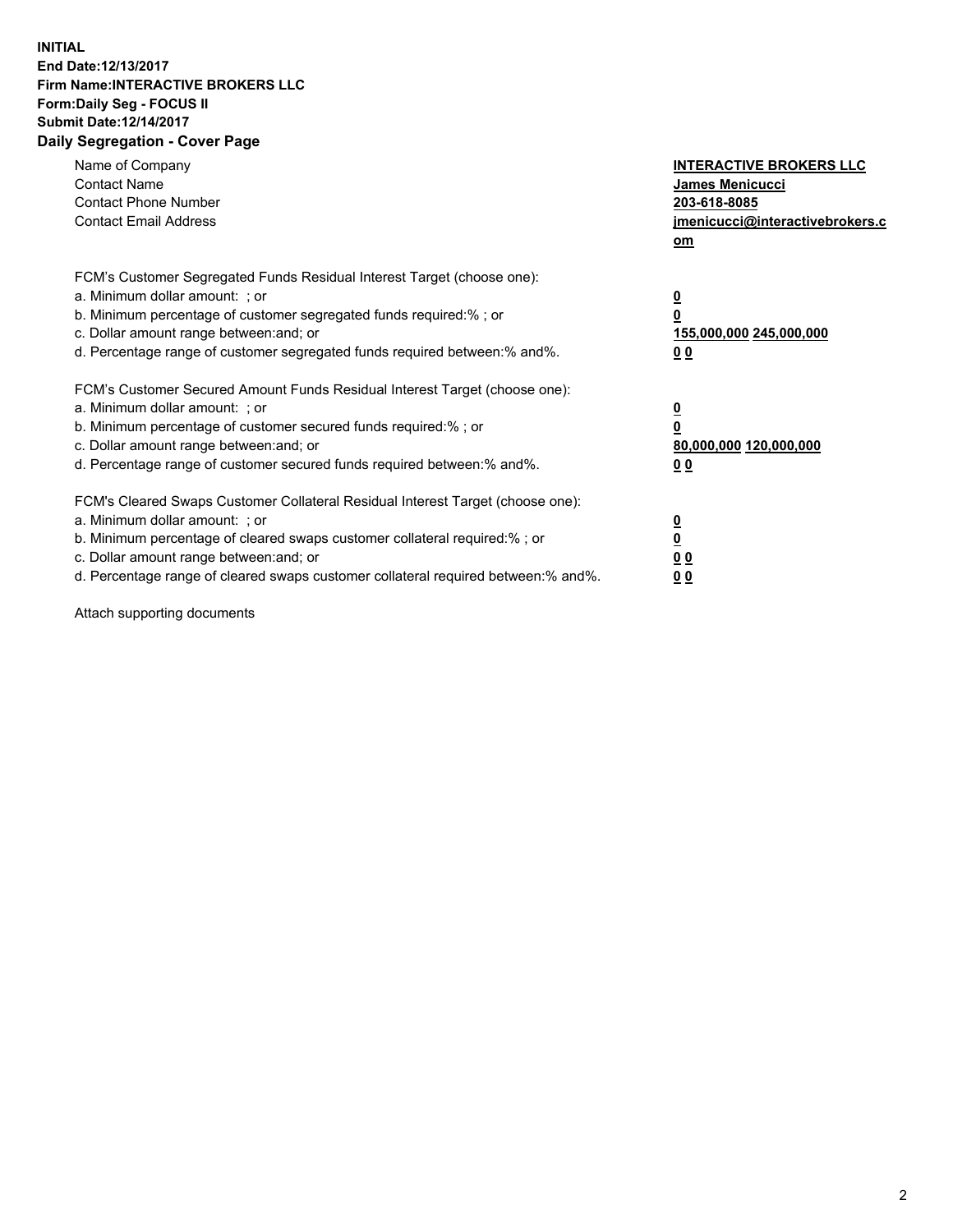## **INITIAL End Date:12/13/2017 Firm Name:INTERACTIVE BROKERS LLC Form:Daily Seg - FOCUS II Submit Date:12/14/2017**

|     | <b>Daily Segregation - Secured Amounts</b>                                                  |                                          |
|-----|---------------------------------------------------------------------------------------------|------------------------------------------|
|     | Foreign Futures and Foreign Options Secured Amounts                                         |                                          |
|     | Amount required to be set aside pursuant to law, rule or regulation of a foreign            | $0$ [7305]                               |
|     | government or a rule of a self-regulatory organization authorized thereunder                |                                          |
| 1.  | Net ledger balance - Foreign Futures and Foreign Option Trading - All Customers             |                                          |
|     | A. Cash                                                                                     | 466,957,225 [7315]                       |
|     | B. Securities (at market)                                                                   | $0$ [7317]                               |
| 2.  | Net unrealized profit (loss) in open futures contracts traded on a foreign board of trade   | $-3,293,142$ [7325]                      |
| 3.  | Exchange traded options                                                                     |                                          |
|     | a. Market value of open option contracts purchased on a foreign board of trade              | 10,695 [7335]                            |
|     | b. Market value of open contracts granted (sold) on a foreign board of trade                | -44,402 [7337]                           |
| 4.  | Net equity (deficit) (add lines 1.2. and 3.)                                                | 463,630,376 [7345]                       |
| 5.  | Account liquidating to a deficit and account with a debit balances - gross amount           | 3,316 [7351]                             |
|     | Less: amount offset by customer owned securities                                            | 0 [7352] 3,316 [7354]                    |
| 6.  | Amount required to be set aside as the secured amount - Net Liquidating Equity              | 463,633,692 [7355]                       |
|     | Method (add lines 4 and 5)                                                                  |                                          |
| 7.  | Greater of amount required to be set aside pursuant to foreign jurisdiction (above) or line | 463,633,692 [7360]                       |
|     | 6.                                                                                          |                                          |
|     | FUNDS DEPOSITED IN SEPARATE REGULATION 30.7 ACCOUNTS                                        |                                          |
| 1.  | Cash in banks                                                                               |                                          |
|     | A. Banks located in the United States                                                       | 22,874,359 [7500]                        |
|     | B. Other banks qualified under Regulation 30.7                                              | 0 [7520] 22,874,359 [7530]               |
| 2.  | Securities                                                                                  |                                          |
|     | A. In safekeeping with banks located in the United States                                   | 439,544,715 [7540]                       |
|     | B. In safekeeping with other banks qualified under Regulation 30.7                          | 0 [7560] 439,544,715 [7570]              |
| 3.  | Equities with registered futures commission merchants                                       |                                          |
|     | A. Cash                                                                                     | $0$ [7580]                               |
|     | <b>B.</b> Securities                                                                        | $0$ [7590]                               |
|     | C. Unrealized gain (loss) on open futures contracts                                         | $0$ [7600]                               |
|     | D. Value of long option contracts                                                           | $0$ [7610]                               |
|     | E. Value of short option contracts                                                          | 0 [7615] 0 [7620]                        |
| 4.  | Amounts held by clearing organizations of foreign boards of trade                           |                                          |
|     | A. Cash                                                                                     | $0$ [7640]                               |
|     | <b>B.</b> Securities                                                                        | $0$ [7650]                               |
|     | C. Amount due to (from) clearing organization - daily variation                             | $0$ [7660]                               |
|     | D. Value of long option contracts                                                           | $0$ [7670]                               |
|     | E. Value of short option contracts                                                          | 0 [7675] 0 [7680]                        |
| 5.  | Amounts held by members of foreign boards of trade                                          |                                          |
|     | A. Cash                                                                                     | 129,378,185 [7700]                       |
|     | <b>B.</b> Securities                                                                        | 0 [7710]                                 |
|     | C. Unrealized gain (loss) on open futures contracts                                         | <u>-117,630</u> [7720]                   |
|     | D. Value of long option contracts                                                           | 10,695 [7730]                            |
|     | E. Value of short option contracts                                                          | <u>-44,402</u> [7735] 129,226,848 [7740] |
| 6.  | Amounts with other depositories designated by a foreign board of trade                      | 0 [7760]                                 |
| 7.  | Segregated funds on hand                                                                    | $0$ [7765]                               |
| 8.  | Total funds in separate section 30.7 accounts                                               | 591,645,922 [7770]                       |
| 9.  | Excess (deficiency) Set Aside for Secured Amount (subtract line 7 Secured Statement         | 128,012,230 [7380]                       |
|     | Page 1 from Line 8)                                                                         |                                          |
| 10. | Management Target Amount for Excess funds in separate section 30.7 accounts                 | 80,000,000 [7780]                        |
| 11. | Excess (deficiency) funds in separate 30.7 accounts over (under) Management Target          | 48,012,230 [7785]                        |
|     |                                                                                             |                                          |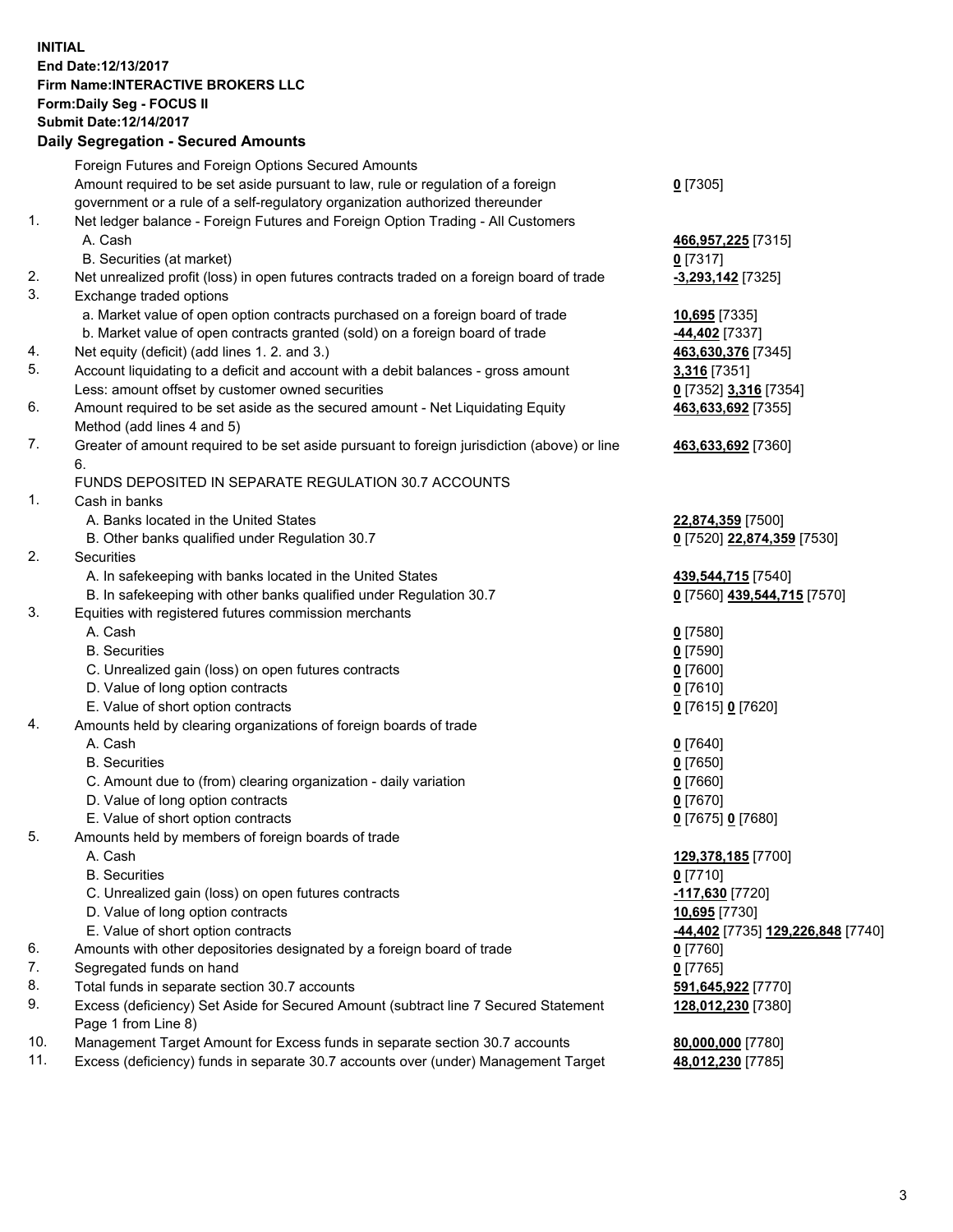**INITIAL End Date:12/13/2017 Firm Name:INTERACTIVE BROKERS LLC Form:Daily Seg - FOCUS II Submit Date:12/14/2017 Daily Segregation - Segregation Statement** SEGREGATION REQUIREMENTS(Section 4d(2) of the CEAct) 1. Net ledger balance A. Cash **4,485,336,580** [7010] B. Securities (at market) **0** [7020] 2. Net unrealized profit (loss) in open futures contracts traded on a contract market **-87,846,488** [7030] 3. Exchange traded options A. Add market value of open option contracts purchased on a contract market **163,142,377** [7032] B. Deduct market value of open option contracts granted (sold) on a contract market **-260,537,310** [7033] 4. Net equity (deficit) (add lines 1, 2 and 3) **4,300,095,159** [7040] 5. Accounts liquidating to a deficit and accounts with debit balances - gross amount **283,721** [7045] Less: amount offset by customer securities **0** [7047] **283,721** [7050] 6. Amount required to be segregated (add lines 4 and 5) **4,300,378,880** [7060] FUNDS IN SEGREGATED ACCOUNTS 7. Deposited in segregated funds bank accounts A. Cash **467,169,135** [7070] B. Securities representing investments of customers' funds (at market) **2,839,699,385** [7080] C. Securities held for particular customers or option customers in lieu of cash (at market) **0** [7090] 8. Margins on deposit with derivatives clearing organizations of contract markets A. Cash **25,363,879** [7100] B. Securities representing investments of customers' funds (at market) **1,240,087,512** [7110] C. Securities held for particular customers or option customers in lieu of cash (at market) **0** [7120] 9. Net settlement from (to) derivatives clearing organizations of contract markets **24,428,481** [7130] 10. Exchange traded options A. Value of open long option contracts **163,025,583** [7132] B. Value of open short option contracts **-260,429,139** [7133] 11. Net equities with other FCMs A. Net liquidating equity **0** [7140] B. Securities representing investments of customers' funds (at market) **0** [7160] C. Securities held for particular customers or option customers in lieu of cash (at market) **0** [7170] 12. Segregated funds on hand **0** [7150] 13. Total amount in segregation (add lines 7 through 12) **4,499,344,836** [7180] 14. Excess (deficiency) funds in segregation (subtract line 6 from line 13) **198,965,956** [7190] 15. Management Target Amount for Excess funds in segregation **155,000,000** [7194] **43,965,956** [7198]

16. Excess (deficiency) funds in segregation over (under) Management Target Amount Excess